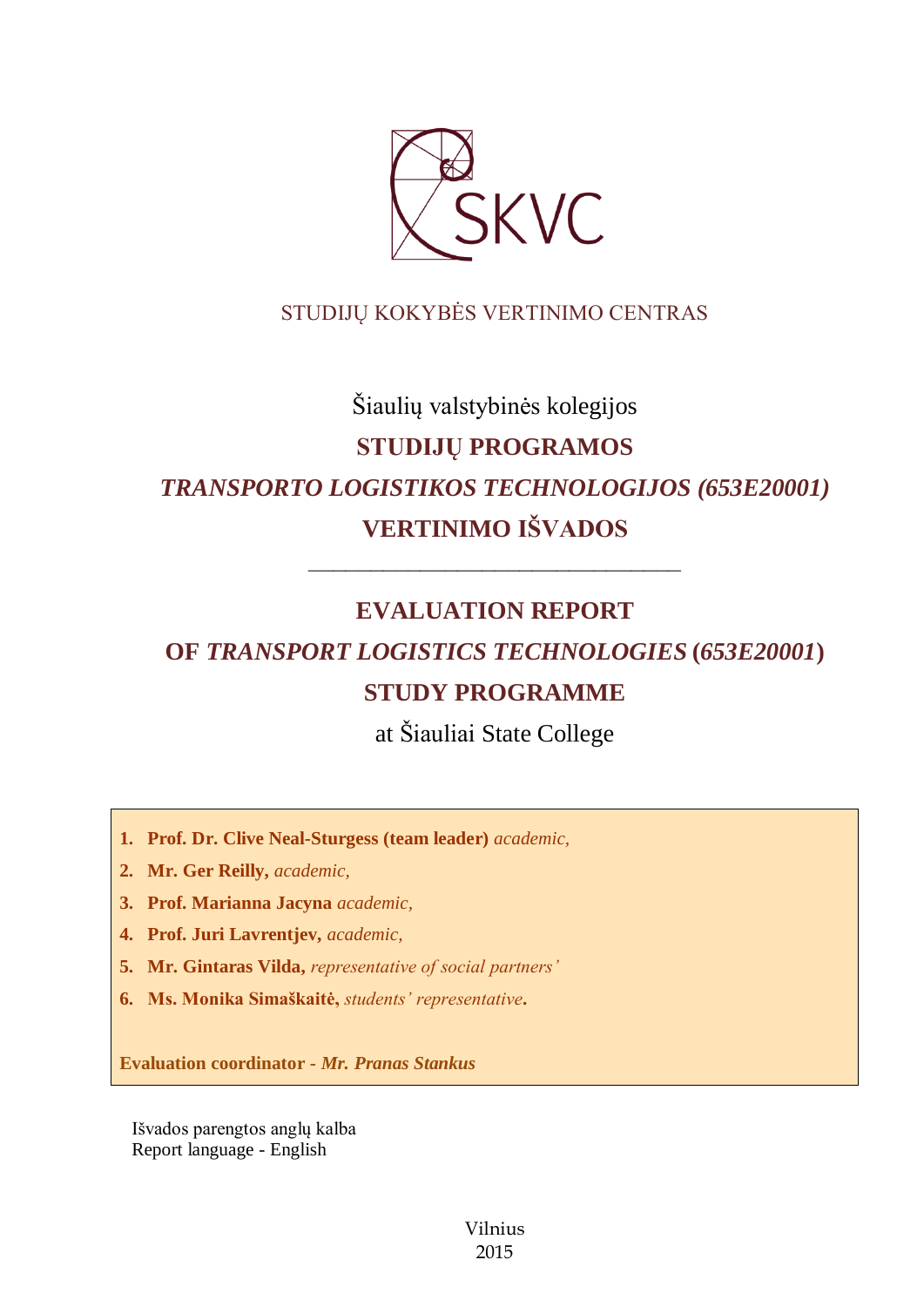| Studijų programos pavadinimas                           | Transporto logistikos technologijos                      |
|---------------------------------------------------------|----------------------------------------------------------|
| Valstybinis kodas                                       | 653E20001                                                |
| Studijų sritis                                          | Technologijos mokslai                                    |
| Studijų kryptis                                         | Sausumos transporto inžinerija                           |
| Studijų programos rūšis                                 | Koleginės studijos                                       |
| Studijų pakopa                                          | Pirma                                                    |
| Studijų forma (trukmė metais)                           | Nuolatinė (3) ištęstinė (4)                              |
| Studijų programos apimtis kreditais                     | 180                                                      |
| Suteikiamas laipsnis ir (ar) profesinė<br>kvalifikacija | Sausumos transporto inžinerijos profesinis<br>bakalauras |
| Studijų programos įregistravimo data                    | 2004-10-21, Nr. 1514                                     |

## **DUOMENYS APIE ĮVERTINTĄ PROGRAMĄ**

## **INFORMATION ON EVALUATED STUDY PROGRAMME**

–––––––––––––––––––––––––––––––

| Title of the study programme                           | <b>Transport Logistics Technologies</b>                |
|--------------------------------------------------------|--------------------------------------------------------|
| State code                                             | 653E20001                                              |
| Study area                                             | Technological studies                                  |
| Study field                                            | Transport engineering                                  |
| Type of the study programme                            | College studies                                        |
| Study cycle                                            | First                                                  |
| Study mode (length in years)                           | Full time $(3)$ Part time $(4)$                        |
| Volume of the study programme in credits               | 180                                                    |
| Degree and (or) professional qualifications<br>awarded | Professional Bachelor in Land Transport<br>Engineering |
| Date of registration of the study programme            | October 21, 2004, No. 1514                             |

#### $\copyright$ Studijų kokybės vertinimo centras

The Centre for Quality Assessment in Higher Education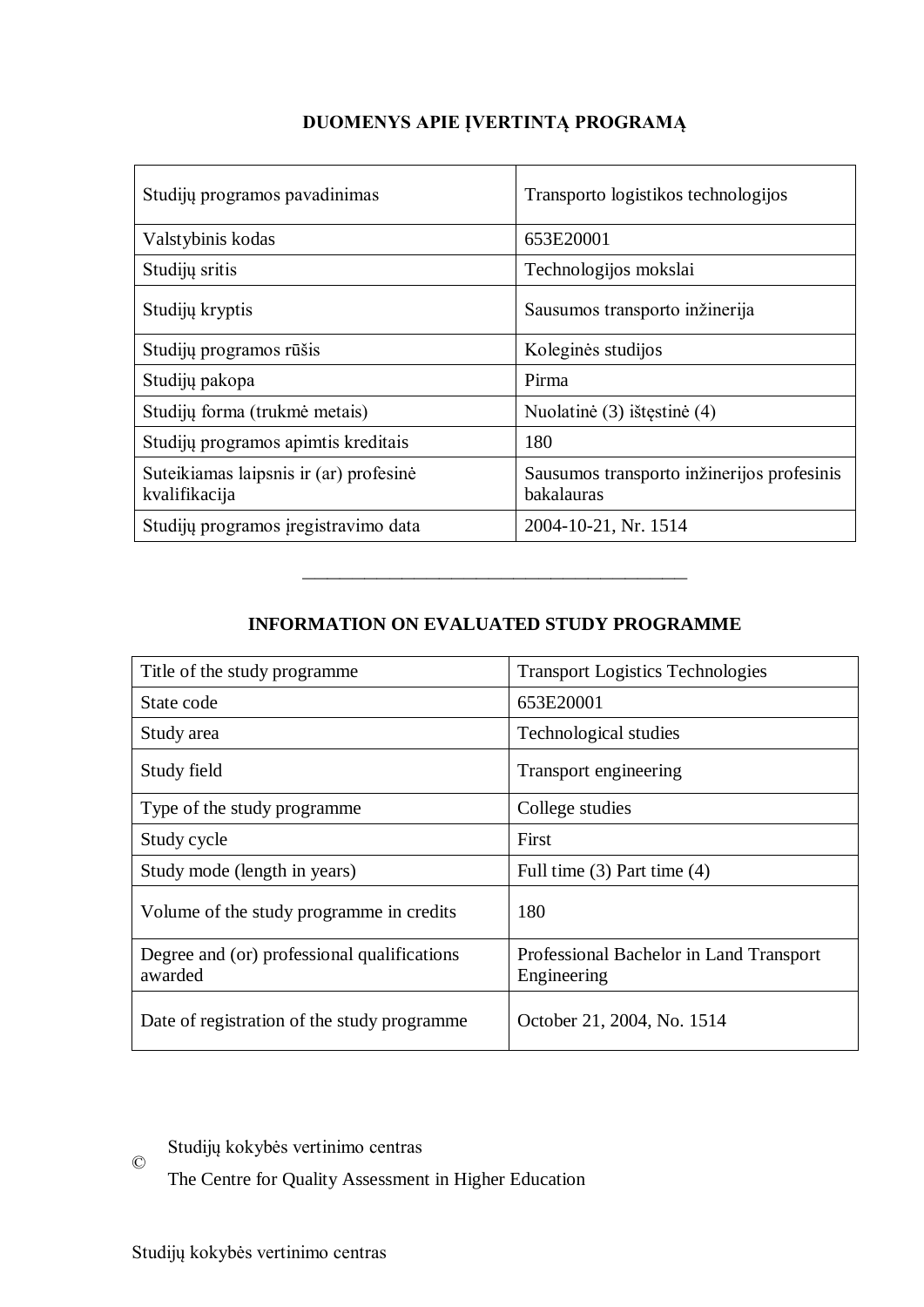## **CONTENTS**

| 1.3. Background of the HEI/Faculty/Study field/ Additional information 5 |  |
|--------------------------------------------------------------------------|--|
|                                                                          |  |
|                                                                          |  |
|                                                                          |  |
|                                                                          |  |
|                                                                          |  |
|                                                                          |  |
|                                                                          |  |
|                                                                          |  |
|                                                                          |  |
|                                                                          |  |
|                                                                          |  |
|                                                                          |  |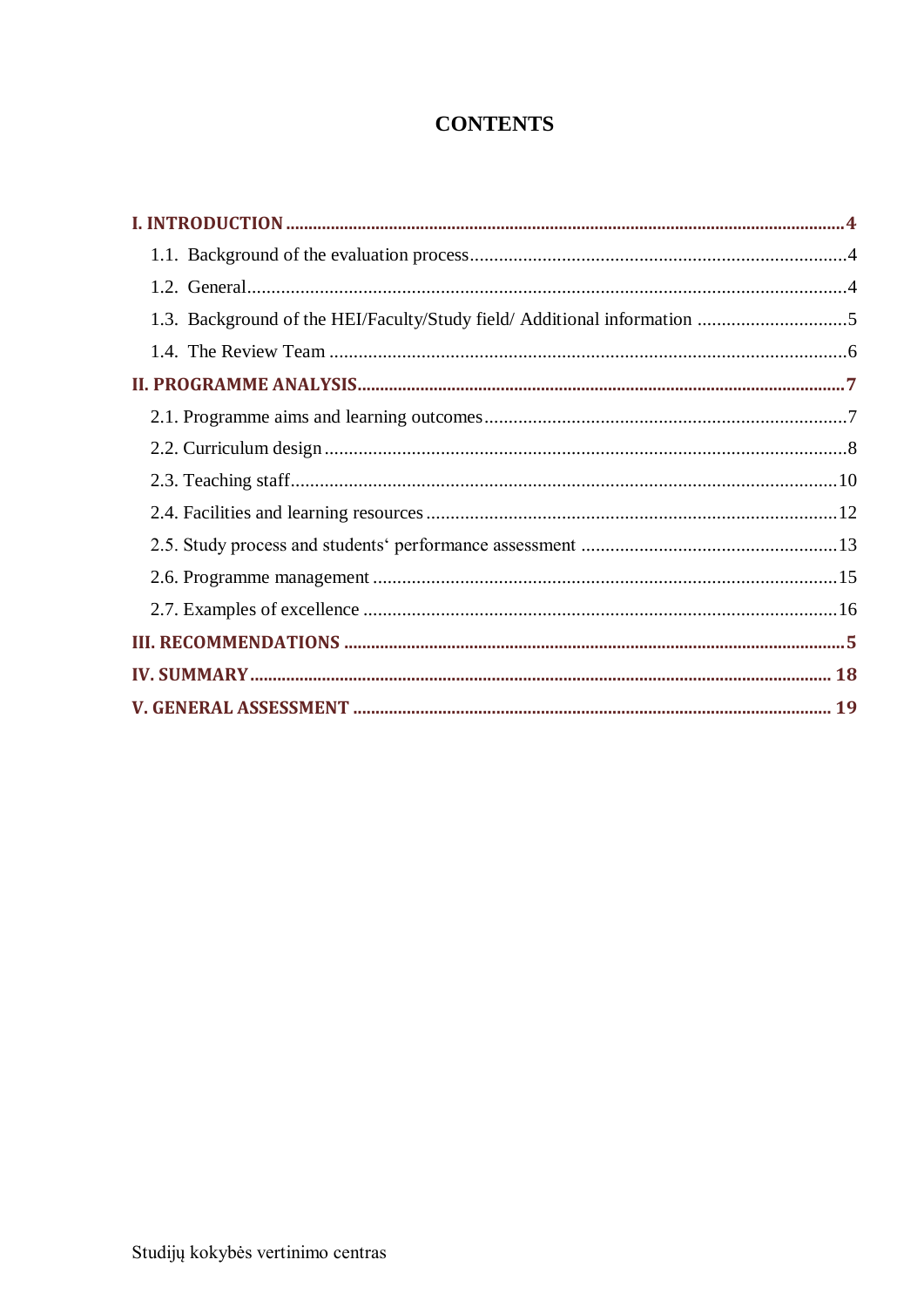#### <span id="page-3-0"></span>**I. INTRODUCTION**

#### <span id="page-3-1"></span>*1.1. Background of the evaluation process*

The evaluation of on-going study programmes is based on the **Methodology for evaluation of Higher Education study programmes,** approved by Order No 1-01-162 of 20 December 2010 of the Director of the Centre for Quality Assessment in Higher Education (hereafter – SKVC).

The evaluation is intended to help higher education institutions to constantly improve their study programmes and to inform the public about the quality of studies.

The evaluation process consists of the main following stages: *1)* self*-evaluation and selfevaluation report prepared by Higher Education Institution (hereafter – HEI); 2) visit of the review team at the higher education institution; 3) production of the evaluation report by the review team and its publication; 4) follow-up activities.* 

On the basis of external evaluation report of the study programme SKVC takes a decision to accredit study programme either for 6 years or for 3 years. If the programme evaluation is negative such a programme is not accredited.

The programme is **accredited for 6 years** if all evaluation areas are evaluated as "very good" (4 points) or "good" (3 points).

The programme is **accredited for 3 years** if none of the areas was evaluated as "unsatisfactory" (1 point) and at least one evaluation area was evaluated as "satisfactory" (2 points).

The programme **is not accredited** if at least one of evaluation areas was evaluated as "unsatisfactory" (1 point).

#### <span id="page-3-2"></span>*1.2. General*

The application documentation submitted by the HEI follows the outline recommended by the SKVC. Along with the self-evaluation report and annexes, the following additional documents have been provided by the HEI before, during and/or after the site-visit:

| No. | Name of the document                               |
|-----|----------------------------------------------------|
| 1.  | College Strategic Plan; Short Medium and Long Term |
| 2.  | <b>Faculty Strategic Plan</b>                      |
| 3.  | College Quality Manual and Action Plan             |
| 4.  | College Marketing Plan                             |
| 5.  | <b>Department Action Plan</b>                      |
| 6.  | Programme Action Plan                              |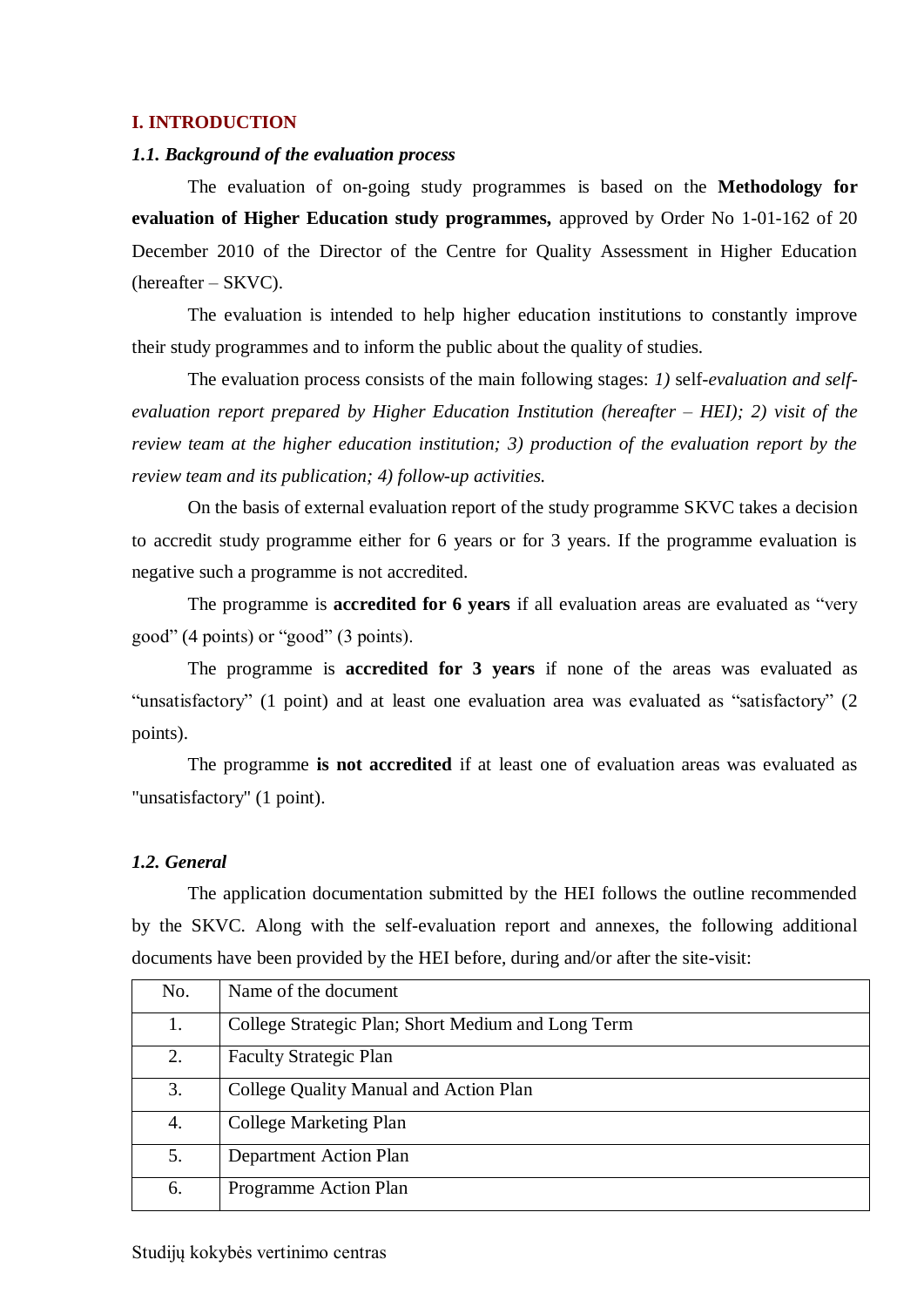| 7.  | College Staff Development Plan                                                  |
|-----|---------------------------------------------------------------------------------|
| 8.  | Individual Staff Development Plans and Records of Attendance at Training Events |
| 9.  | Programme Handbook                                                              |
| 10. | Placement/Practice Handbook                                                     |
| 11. | <b>Internal College Thesis Procedures Document</b>                              |
| 12. | Standard Textbook for Thesis Planning and Preparation                           |
| 13. | Procedure for Evaluation of Recognised Prior Learning                           |
| 14. | Minutes of Programme Committee Meetings/Actions                                 |
| 15. | Programme Theses and Evidence of Coursework                                     |
| 16. | Evidence of Coursework Completed in Various Languages                           |

#### <span id="page-4-0"></span>*1.3. Background of the HEI/Faculty/Study field/ Additional information*

Siauliai State College (SSC) is a higher educational institution in Lithuania. The college has two faculties in (1) Business & Technology and (2) Healthcare. The college governing structure comprises of College Council, Academic Council and the College Director. The two faculties are organised under the direct management of the 3 Deputy College Directors who have responsibility for Academic Activities, Strategic Development and Infrastructure.

This programme which is delivered in part time and full time mode is based in the Transport Engineering Department which is organised in the Faculty of Business & Technology. This programme was approved and registered on 21 October, 2004 by the Ministry of Education and Science of Lithuanian Republic, Order No. ISAK-1239, and this is the first occasion that this programme has been externally evaluated. The main aim of the programme is to educate specialist transport logistics professionals who can organise, monitor and evaluate logistics processes using information technology.

In preparation for this assessment SSC organised a self-assessment working group under the order of the College Director to conduct the relevant internal self-assessment and to prepare a self-study report for the assessment process. Under the guidance of the Centre for Quality Assessment in Higher Education the self-assessment group began work in January 2014 and completed its work with the submission of the self-study report at the end of April 2015. The self-study document is well prepared and provides satisfactory details of the self-study process in all of the key areas of the programme and college activity that require evaluation as part of this process. It is informative and at the evaluation meeting with the self-study group they were able to supplement this information with additional analysis relevant to the evaluation process which will lead to future programme enhancement.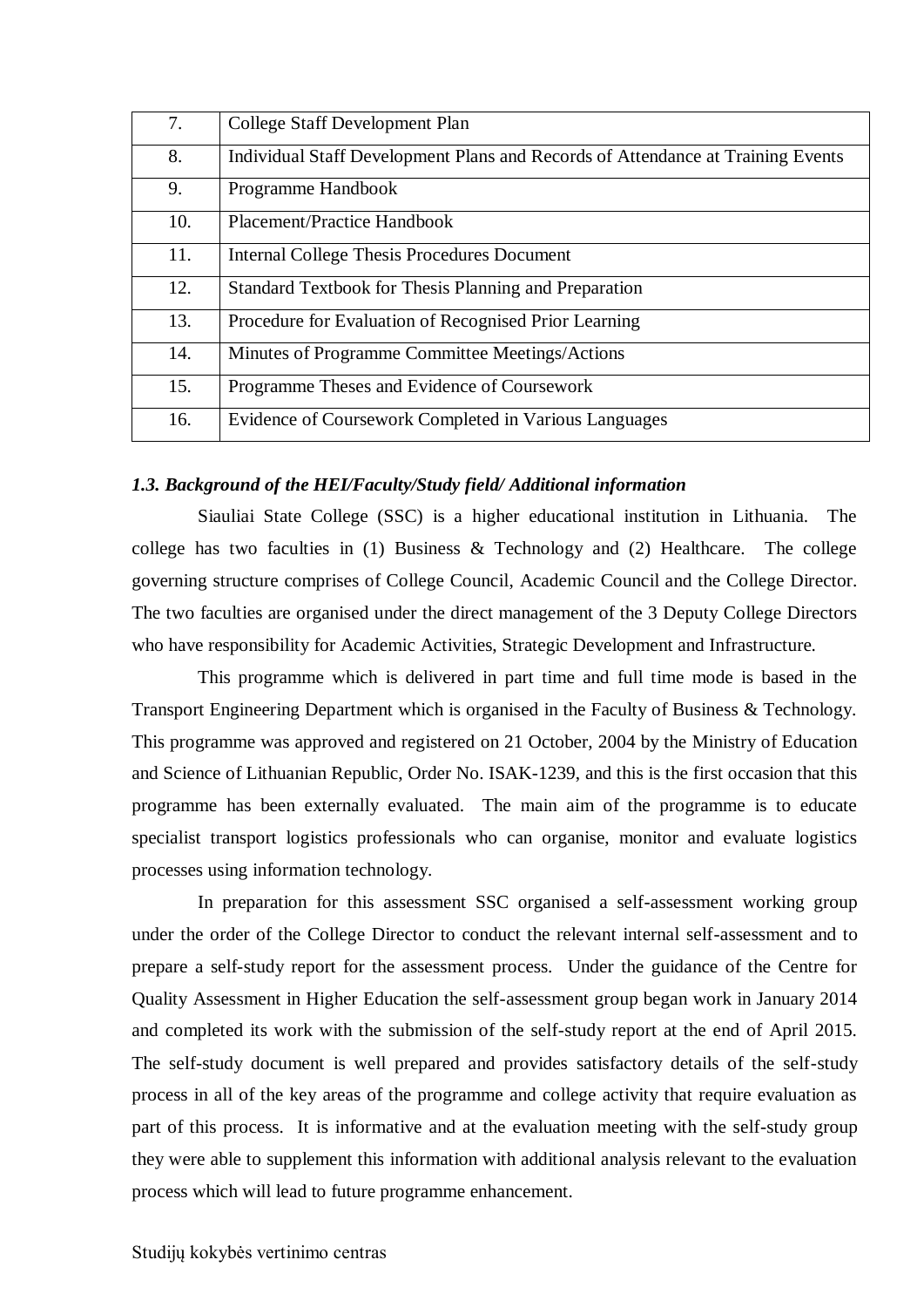#### <span id="page-5-0"></span>*1.4. The Review Team*

The review team was completed according to the *Description of experts' recruitment*, approved by order No. 1-01-151 of Acting Director of the Centre for Quality Assessment in Higher Education. The Review Visit to HEI was conducted by the team on *13th of October 2015.*

- **1. Prof. Dr. Clive Neal-Sturgess (team leader)** Emeritus Professor of Mechanical Engineering, University of Birmingham (UK)*,*
- **2. Prof. Juri Lavrentjev,** Professor of Automotive Engineering, Department of Machinery, Tallinn University of Technology (Estonia),
- **3. Prof. Marianna Jacyna,** Professor at Warsaw University of Technology, Faculty of Transport (Poland)
- **4. Mr. Ger Reilly***,* Head of School, Mechanical & Design Engineering Dublin Institute of Technology (Ireland)*,*
- **5. Mr. Gintaras Vilda,** Director of "Lithuanian Engineering Industry Association" (Lithuania)*,*
- **6. Ms. Monika Simaškaitė,** Student at Kaunas University of Technology (Lithuania)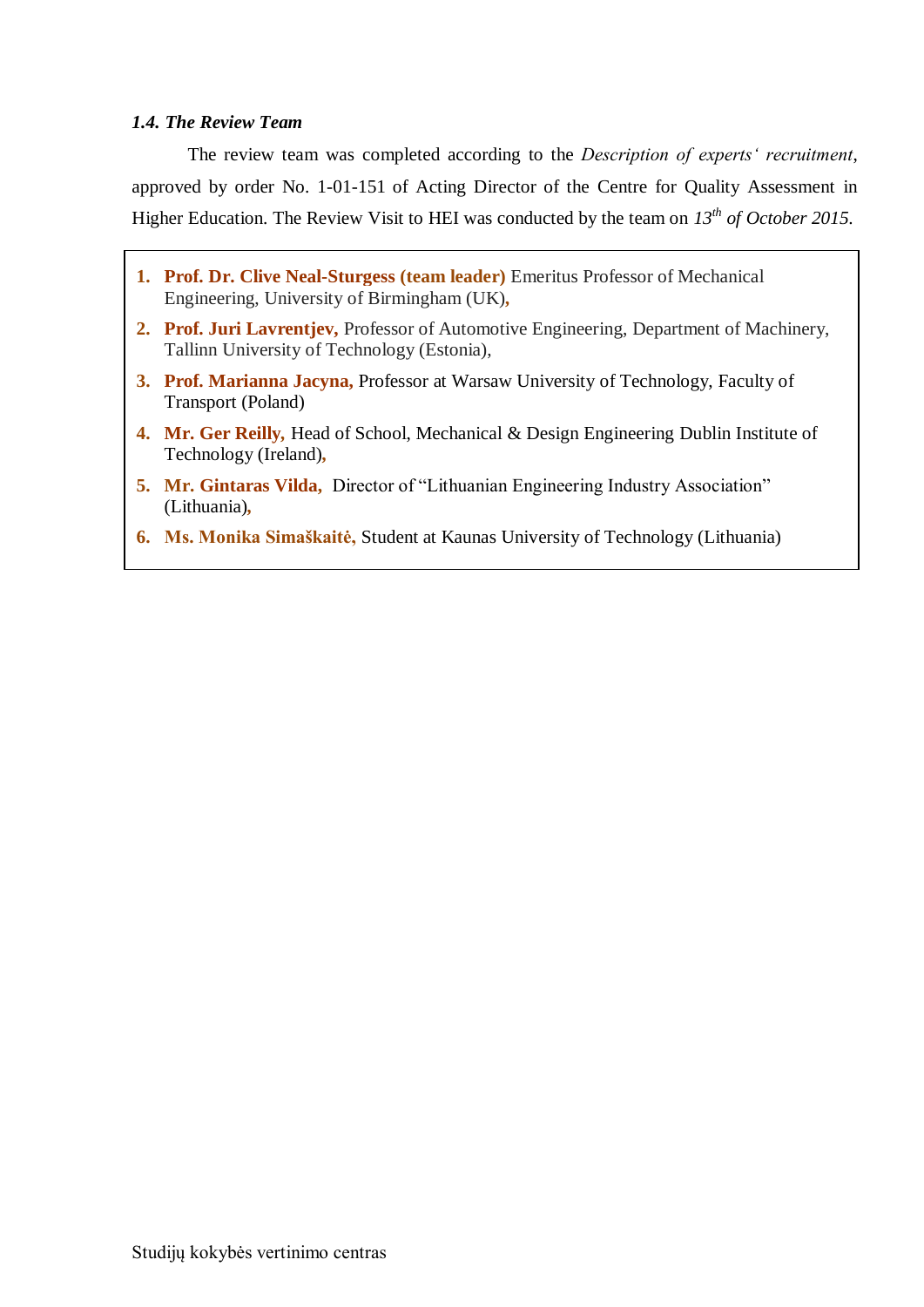#### <span id="page-6-0"></span>**II. PROGRAMME ANALYSIS**

#### <span id="page-6-1"></span>*2.1. Programme aims and learning outcomes*

The self-study process for this programme and the details in the module descriptors show that overall the programme aim and the learning outcomes are all well aligned with each other. At the evaluation meeting we were informed that the College has compared this programme to similar programmes in KTK, KVK and Tallinn University of Applied Sciences to assure them o the international relevance of the programme and its learning outcomes which is commendable.

To align the learning outcomes of the programme with the needs of industry and local businesses SSC initially used surveys and company engagement at the programme development phase. The learning outcomes were reviewed and amended in 2011, 2012 and 2013 using social partners from local and regional logistics companies and groups derived from the Šiauliai Carriers Club. While the programme is intended to prepare graduates for work in land transport logistics organisations there is a need to also set land transport in the context of all transport technology as there is a strong interconnection between land, rail, air and sea transport. There was no significant evidence of this in the learning outcomes or the supporting module content and this needs to be reviewed.

From the self-evaluation report and the meeting with social partners there was evidence of that the college provides social partners with opportunities for feedback on this programme and the required graduate attributes which drives the learning outcomes. This is commendable. From Staff CVs provided in the self-study report and from the meeting with the teaching staff information provided demonstrated that many of the staff are members of the Lithuanian Association of Lecturers and Teachers of Automotive Transport and that their involvement in this association provides a perspective on the academic relevance of the programme learning outcomes when compared to the activity of other colleges.

The learning outcomes have been developed based on standard regulatory and best practice documents such as the 'Dublin Descriptors' and relevant EU programme implementation guidelines such as the 'European Higher Education Area Qualifications Framework' and the 'European Qualifications Framework for Lifelong Learning'. They are also aligned to the European Credit Transfer System (ECTS) and the requirements of EUR ACE. In addition, the learning outcomes have been designed to meet the needs of the logistics industry and derived from the Road Transport Technologist Training Standard and the European Logistics Specialist Qualification Standards.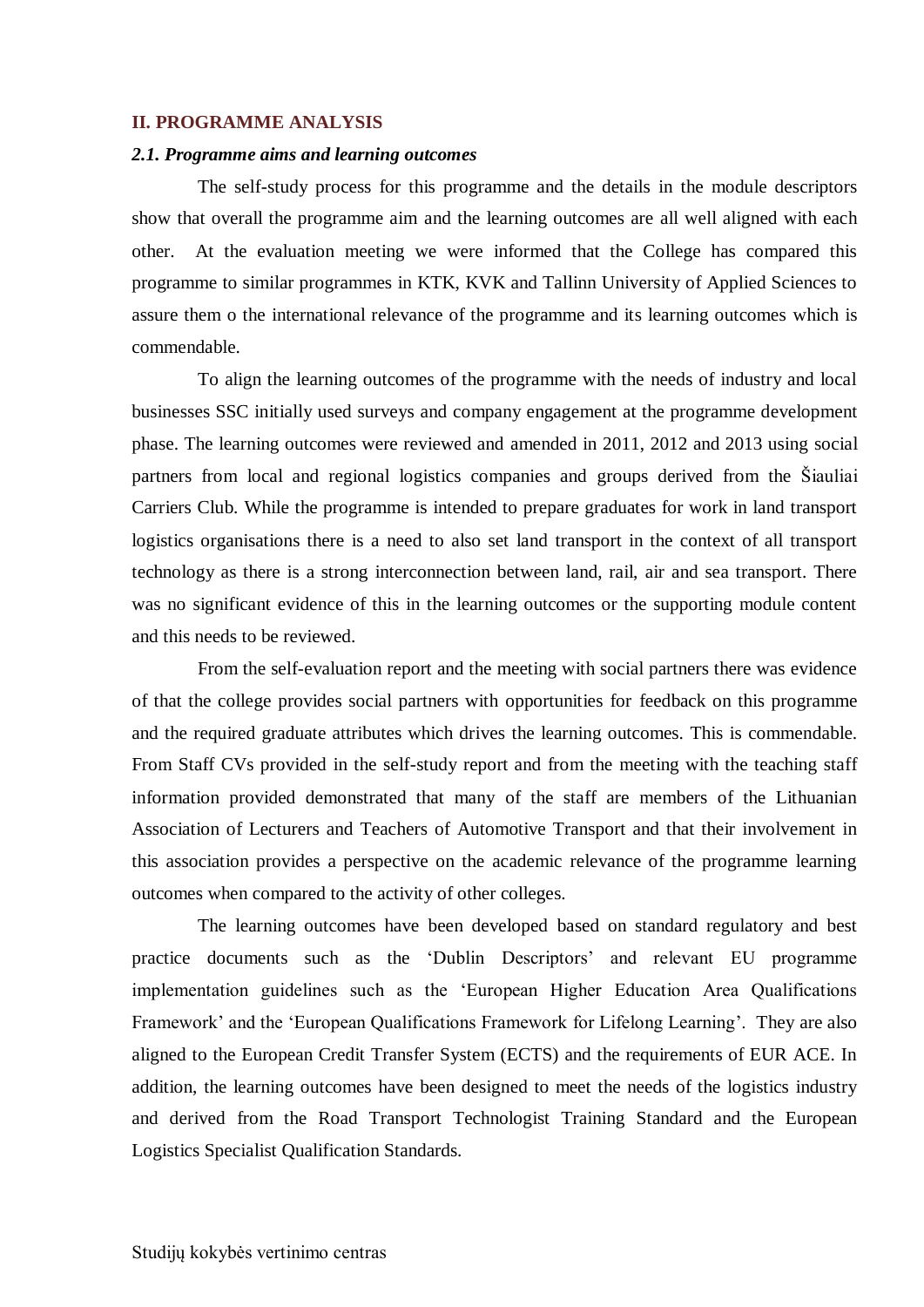Overall there is evidence from the self-evaluation report and the evaluation meeting with staff that the learning outcomes are strongly correlated with the requirements of the first study cycle for professional bachelor degrees in terms of knowledge application and special skills but not to the same extent in research and social/personal skills. Perhaps this is something that could be reviewed so that there is better balance across all four areas.

The following remarks are for consideration to enhance the aim and learning outcomes:

- 1. The English translation of the programme aim is very broad and quite long and needs to be either shortened or maybe subdivided into more succinct component parts to support enhanced mapping of the programme objectives to the required themes embedded within the programme. From the documentation these themes appear generally as:
- a. Logistics and logistics process and distribution.
- b. Transport and warehousing technology
- c. Personal development and management skills
- 2. The English translation of programme learning outcomes 2, 5, 10, 11 and 12 is not so clear and needs to be rewritten to enhance the accessibility of the information.

From the evaluation the learning outcomes and the programme aim are in line with the requirements for an award at this level, and overall the programme strikes a good balance in support of these learning outcomes in the pedagogical approach and curriculum as described later. There is generally good compatibility between outcomes and content and the variation in assessment methods is adequate to ensure that graduates are meeting learning outcomes. The title of the programme was changed in 2014 to the current name which more correctly reflects the role of the graduates working in this professional area as well as the programme aims. Therefore, it can also be concluded that the programme name is now consistent with the programme. This title is also distinguished from other programme titles used in the transport department in SSC from which graduates with quite different attributes are graduated.

#### <span id="page-7-0"></span>*2.2. Curriculum design*

The self-evaluation report and annex with module descriptors demonstrate that the programme meets the legal requirements for a programme of this type. This programme consists of 180 ECTS of which 135 ECTS/ (75%) is allocated to study field subjects/practices and the remainder is allocated as follows: 15 ECTS/ (8%) for general subjects, and 30ECTS/ (17%), for elective subjects. The programme comprises  $3616$  hours of learning in total with  $\sim 1800$ allocated to each of direct contact learning and self-directed learning and 1609 hours or 61 ECTS of learning is for college practical/laboratory work which also includes educational and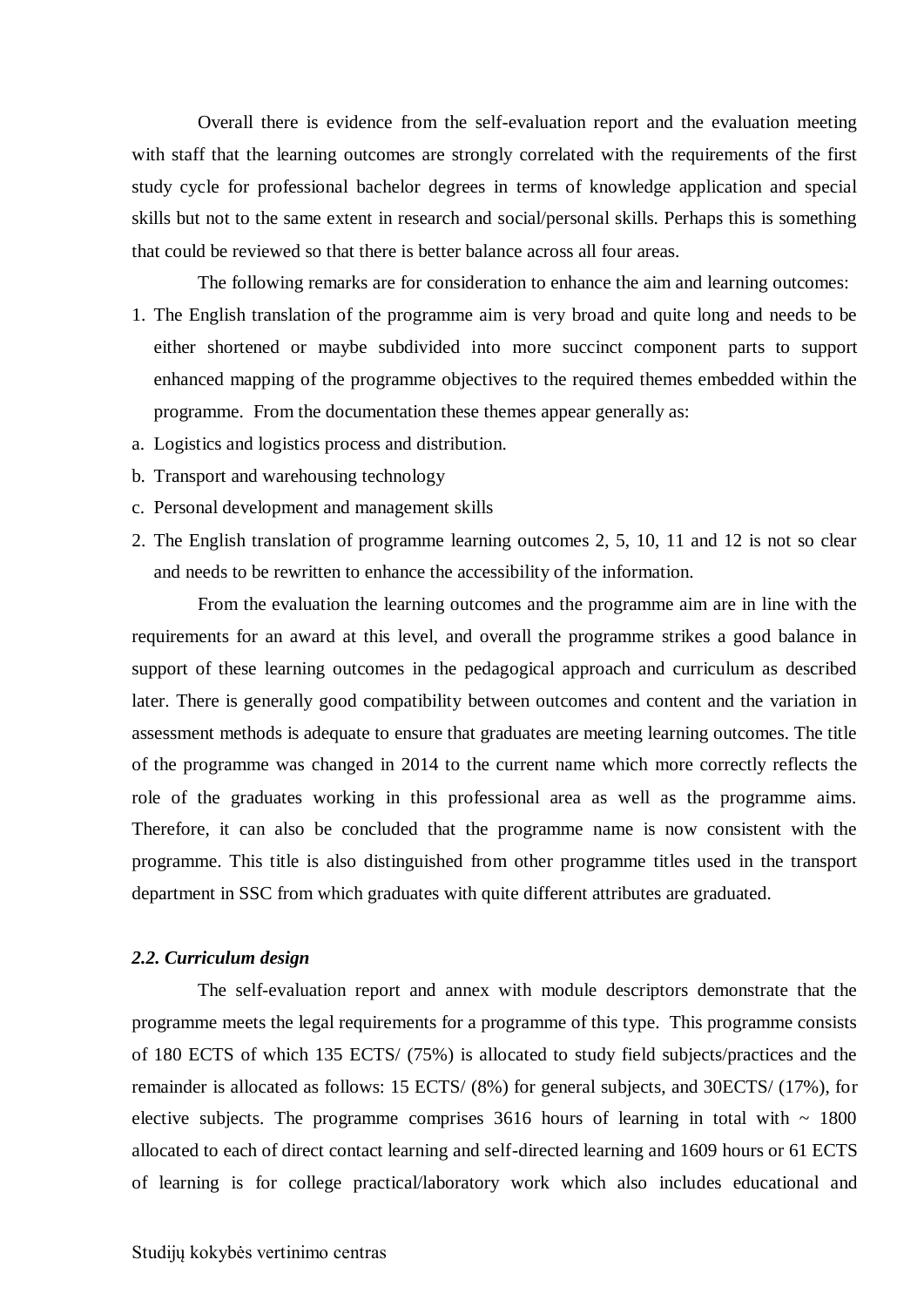professional work practices equivalent to 30 ECTS some of which is supported by both mandatory and elective practice options. These key metrics show the programme meets the criteria for professional bachelor study cycle as stipulated by the Ministerial Order No V-501. The evaluation shows that the programme structure is compliant for both full-time and part-time modes. Evidence was provided that the college pays attention to recognition of prior learning (RPL) as a means of advanced entry and the RPL process which is based on applicant competences and award of equivalent credits was reviewed as satisfactory at the evaluation meeting.

From the programme documents and the evaluation meetings with staff there is evidence the programme structure is generally robust with basic sciences covered early in the programme. This is a good approach and it provides for a phased introduction in Years 2 and onwards in the programme specialism areas. The specialisms of the programme are correctly placed in later semesters when students have a gained complete understanding of the fundamentals of transport technology and the principles of logistics and how these main areas of knowledge are interconnected. The learning outcomes at each stage of the programme as typified in the module descriptors are relevant to the module content and in line with the overall programme schedule and the development of the learning outcomes in the programme. There appears to be a high emphasis on transport/logistics technology specific content and there is scope for additional focus on developing graduate attribute skills in areas like quality assurance, lean principles and business management with emphasis on logistics companies as well as on personal and problems solving skills which are all transferrable.

For a programme of this type and with this aim and learning outcomes the scope of the programme is satisfactory and appropriate. The spread of the study programme across all years of study is comparable to that used in all other EU countries; e.g. students take 60 ECTS / Year of study in FT mode. Additionally, the learner is expected to spend typically 21 hours for every 1 ECT. In addition, students are expected to spend typically 50% of their study time on independent work which is broadly in line with similar programmes in other EU countries for a programme of this type.

The following additional analysis is specific to the overall content of some modules and areas of study in the programme:

- Overall approximately 50% of the module content is closely related to the logistics and the process of planning, selecting and analysing in that context. This is commendable.
- The interconnectivity between modules is not always apparent, especially in the case of prerequisites and this could be better clarified in module descriptors.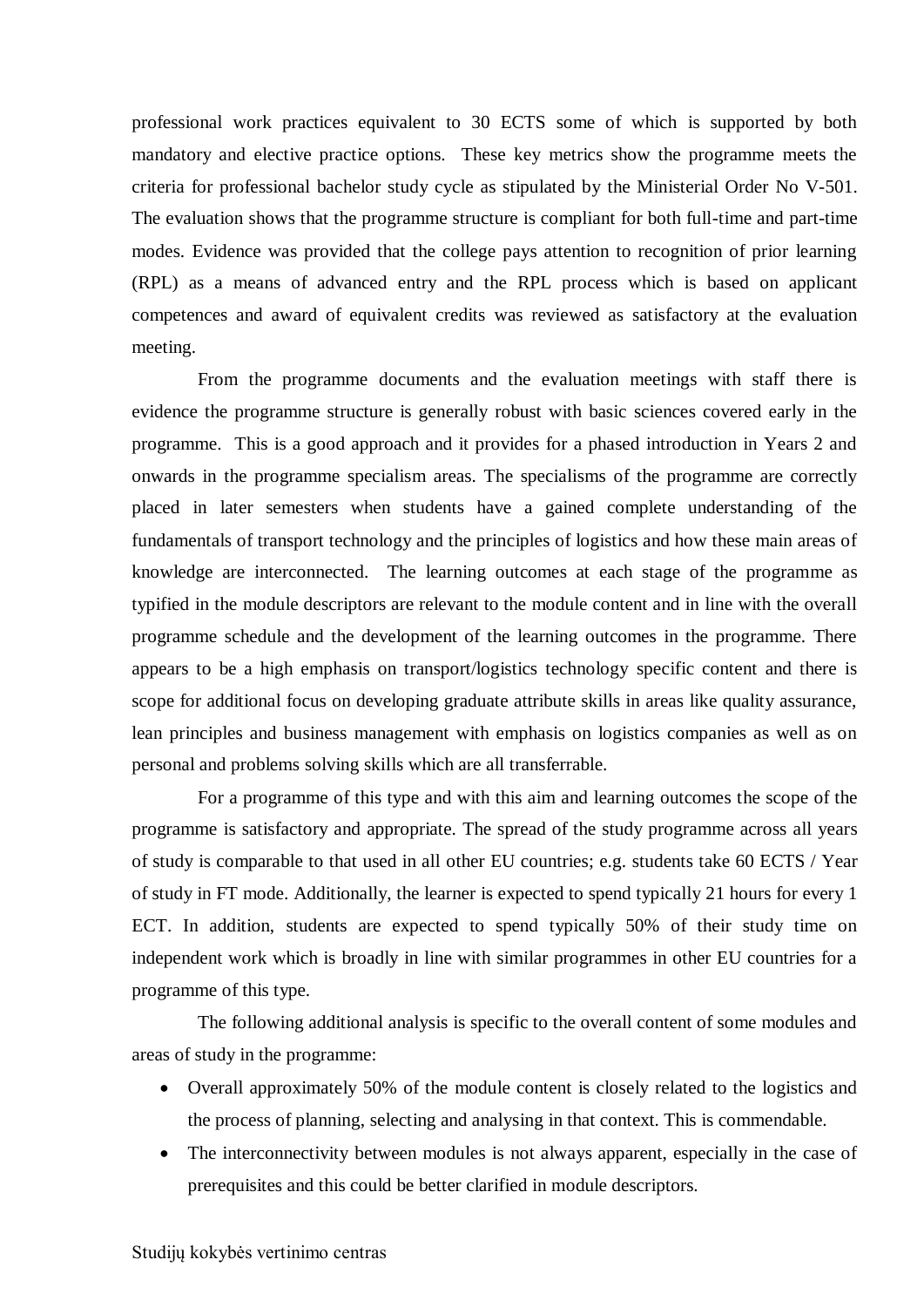- It is commendable that some modules are completely assessed by use of project work, particularly later in the programme when students are developing those skills that support independent research and reporting.
- The module on applied research methods should also include some theory on problem formulation and the methodology for referencing from scientific works.
- The relationship between theory, practical work and module title is not clear in FREIGHT VEHICLES AND EMBARKATIONS.
- The relationship between programme learning and module learning outcomes are not clear for some modules e.g. ENGINEERING AND COMPUTER GRAPHICS, INFORMATION TECHNOLOGIES IN LOGISTICS.
- The module on ENVIRONMENTAL AND HUMAN SAFETY is a good module and the content is well applied to the programme and the learning outcomes.
- There is a need to further develop aspects of multi-modal transport in appropriate modules.
- There is a need to add additional practical work with additional appropriate technology in logistics modules.

#### <span id="page-9-0"></span>*2.3. Teaching staff*

The programme meets the stipulated requirements for the percentage of staff required to teach the programme vis-à-vis field study subjects and level and range of experience. Additionally, there is evidence from the self-study report analysis and the CVs of staff that there is a high emphasis on the programme being resourced by teachers with a high academic qualification and relevant experience. There are 18 staff who have scientific degrees and over 55% have more than 3 years relevant working experience in the area. 18 of the 26 teachers working on the programme are in the specialist area and overall 6 have PhDs which is commendable. At the evaluation meeting one of the three teachers who teaches on the programme from social partners was present and he provided clear evidence of the good connection between the business environment and the staff and students and the relevance of staff experience and knowledge.

The student teacher ratio (STR) which is 19 for this programme is generally in line with the OECD figure for programmes of this level and type. The age profile of staff on this programme is very much in line with requirements of a programme of this type and there is a good spread of teachers in the main age categories. This minimises the risk to the programme from loss of teachers with high academic ability and programme specific knowledge. The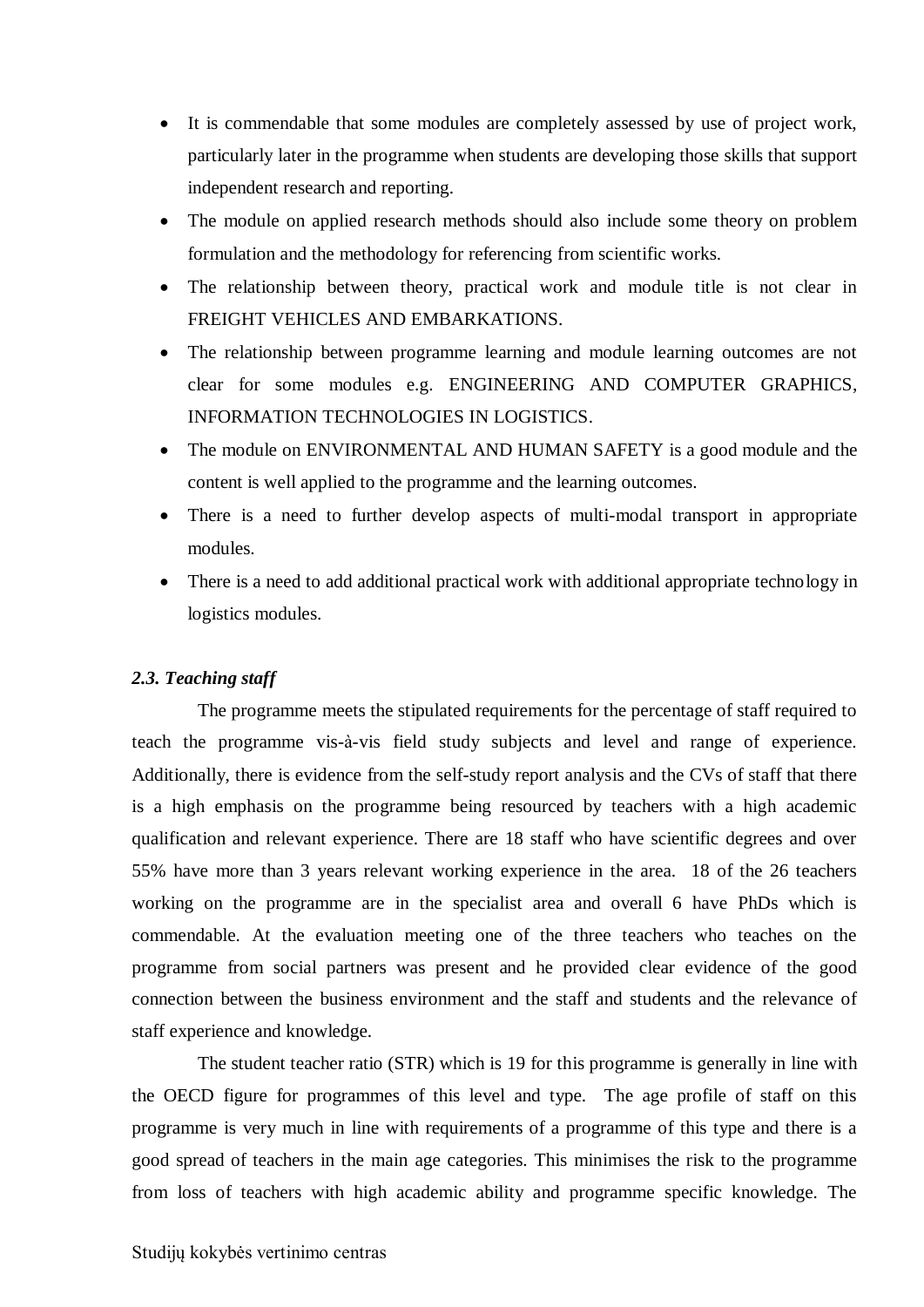accumulated teaching experience of the staff is high and 20 of the teachers have pedagogical experience over 6 years. This substantial experience creates a stable learning environment for the students and the programme. There is a committee of 5 teachers who generally take care of the graduation paper including teaching staff and practitioners with reviewers from industry who also have at least 3 years' relevant experience which is commendable.

The college places a good emphasis on teacher academic development and supports this through funding staff participation in conferences, seminars and internships. Staff are invited to participate and attend technology update training at local companies when appropriate. From staff CVs there is also evidence of staff engaging in pedagogical seminars and updating of their teaching skills. At the evaluation meeting with senior management the overall college strategy for staff development was presented and supported with documented evidence. This cascades down to department level for development of individual staff plans to meet personnel requirements and needs of the programme.

There is relatively low staff engagement in EU Programmes or events and Erasmus and low levels of teacher mobility to English speaking countries. At the meeting with senior management the College Head for Academic Mobility outlined that efforts to enhance staff mobility are ongoing and that there is evidence of greater participation of staff in EU projects in teaching and administrative staff categories; yet this is still low relative to before. The college needs to further review its strategy and some additional resource or incentive could be provided to motivate outward mobility with emphasis on working with sympathetic partners.

Given the high teaching and contact hours load on staff there is likely to be a difficulty for substantial engagement in fundamental research. Therefore, staff engagement in activities outside teachings tends to be in consultancy or expert evaluator roles. It is however commendable to note that there are some staff who are research active and preparing conference and journal papers and the college should consider how it might be able to divert more resources to support this activity and further encourage staff to take on their own self-directed study and learning in this regard. One staff member provided evidence of how he had used the process of completion of his PhD to embed applied research elements in his subject matter and teaching content and also in the development of programme projects and theses. The College Head of Research provided an overview of the difficulties the college faces in competing for national research funds at the evaluation meeting but also provided a synopsis of the attempts made by staff to attract alternative funding from local businesses. The college is making sincere efforts and perhaps could review how it could further enhance the activity in this area through an inward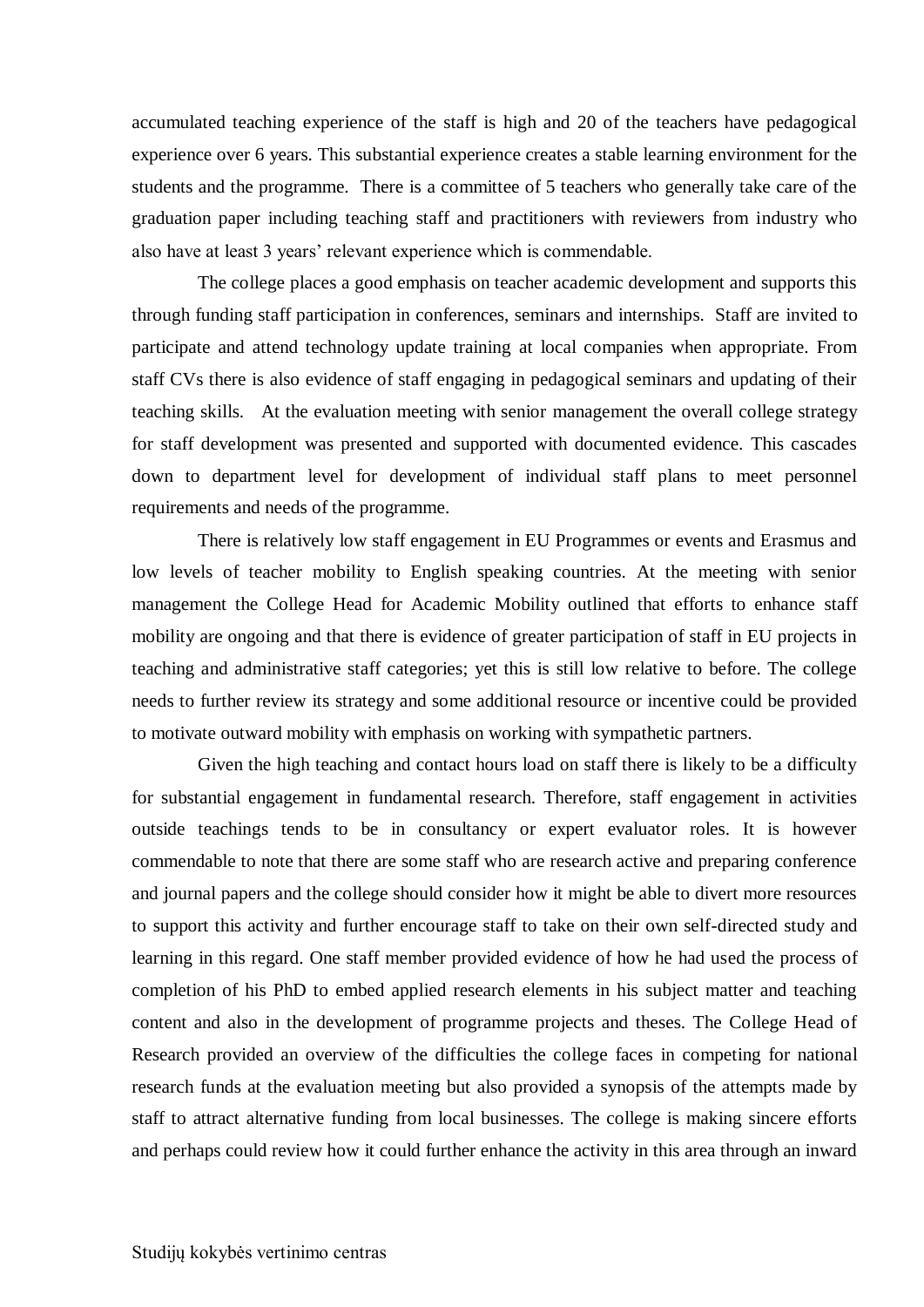staff scholarship/exchange or through small college bursaries or incentive actions for staff engagement in research.

#### <span id="page-11-0"></span>*2.4. Facilities and learning resources*

The college has adequate classrooms of appropriate size at its disposal to support this programme. The typical class size is of the order of 30 to 40 students. At evaluation there was evidence that classrooms had capacity to accommodate between 30 and 70 students are and laboratories or workshops accommodate between 15 and 30 places in laboratory facilities. Additionally, there are distance learning facilities to support the programme when required by students. Overall student facilities in the college library are good and students have access to computers, printers and internet for research and report writing or self-study work. At the evaluation there was evidence of available self-study and group study rooms which are of good quality.

The self-evaluation report gives a very good overview of the status of the teaching materials at the disposal of the programme for supporting student learning. The library facility which was reviewed on the day of the evaluation is very attractive for students and there was evidence of an adequate stock of books. These are principally located in the main college library where there is also access to open databases and publications such as journals and text books. This is commendable and in line with what would expect from best practice for a third level college. The student usage of books is recorded and the resulting data is provided to programme committees to monitor student engagement in self-study activities.

For the transport technology elements of this programme which comprises around 20% of the subject specific module content there are excellent workshops and laboratories which were viewed on a tour of the facilities during evaluation. Overall in these laboratories there is a good range of appropriate equipment which is industry standard and available for use on this programme. The equipment is well maintained and there is evidence in the principal workshop of a range of electronic diagnostic mechanical testing and repair equipment from a number of manufacturers/suppliers. In general, there was also evidence of good IT classrooms and CAD rooms available for use on the programme with proper drafting machines for producing working plots.

Two laboratories were also presented in good condition to support module in transport logistics planning and cargo loading/freight transportation. However overall there is a need to enhance the following facilities and software to support the key transport logistics modules:

• Software for logistics planning, cargo routing and route planning / optimisation;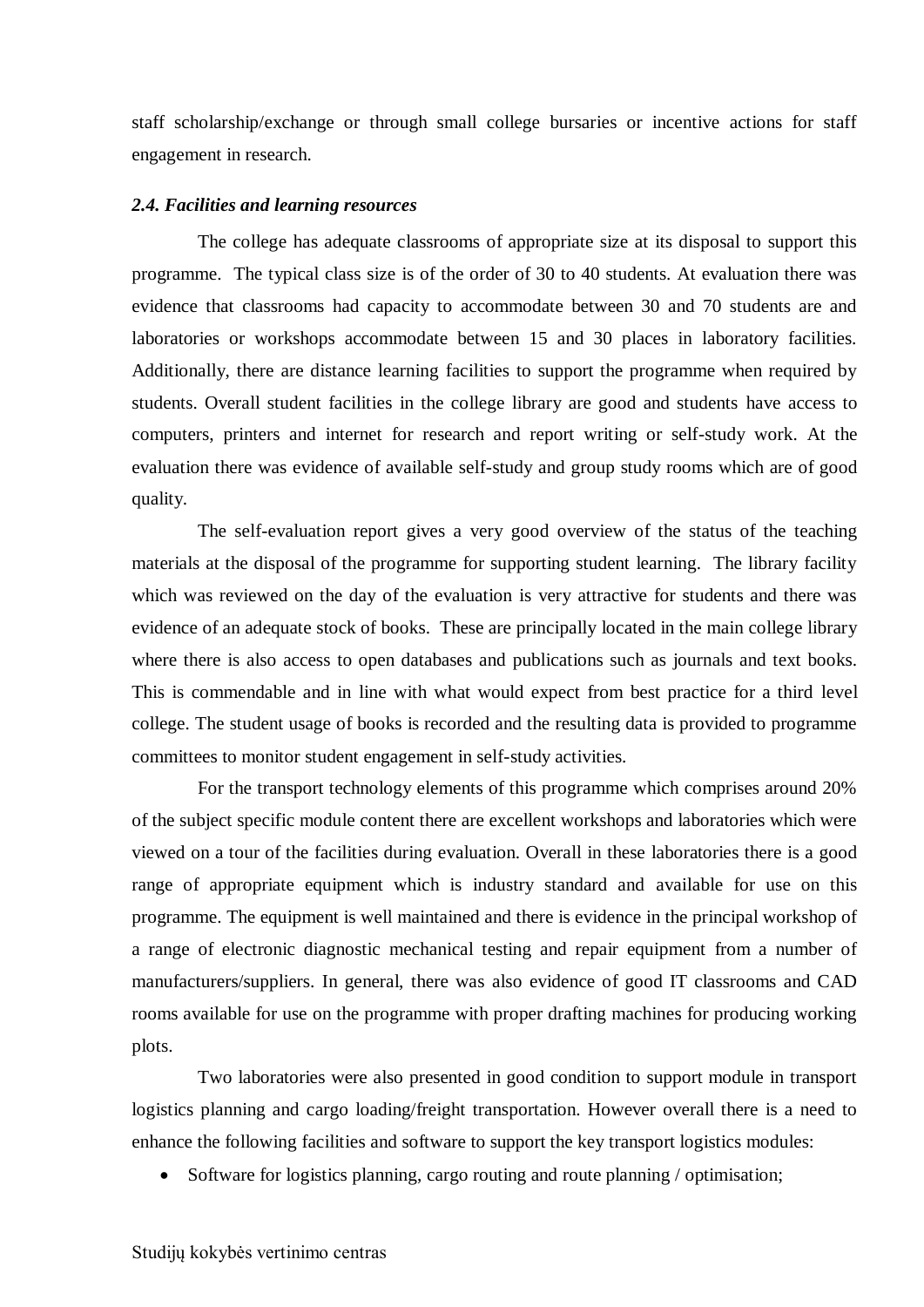- Technology (wireless or GPS) for fleet or transport tracking, real or simulated;
- Barcoding and RFID tagging systems for management of packages warehousing planning and management systems for both use and simulation of scenarios by the students;
- Additional technology for the practice of cargo loading and simulation of placement of cargo and associated sway effects;
- Mobile apps and drone technology to simulate futuristic cargo delivery technologies and trends.

From our meeting with the social partners there is evidence that they do not expect the college to purchase or obtain all technology in use in the region and there was evidence that they would support the college in providing access to key additional technology not currently at its disposal. The college and programme committee should investigate these options as a matter of urgency.

All of the facilities presented were well maintained and very bright and were attractive to students in terms of places of study and learning. In workshops it was noted that although there was some evidence of signage with necessary health and safety procedures that there was little overt signage warding of hazards or dangers associated with industrial standard equipment. This needs to be addressed as a matter of priority as a critical factor in ensuring that all students take note and responsibility for safe working practices at all times and a mechanism should be utilised to advise and remind students frequently of taking relevant care.

#### <span id="page-12-0"></span>*2.5. Study process and students' performance assessment*

The admission requirements for the programme are in line with the legislation defined by the Order of the Minister of Education and Science of the Republic of Lithuania "On Setting of Minimal Indicators of Learning Outcomes". The total number of  $1<sup>st</sup>$  choice applicants is consistent showing demand for the programme among applicant students. However, the range of the competitive score of all entrants to the programme is quite large with diversified learning requirements which creates a challenge for teachers.

Overall evaluation of the programme and documentation shows that the entry level of students has remained fairly constant and satisfactory with a small increase in the base level. The average level is static over the period analysed. Application numbers appear to be increasing. At the meeting with staff and the senior management it was explained that this is largely due to the programme name change to reflect the programme ethos and graduate career destinations.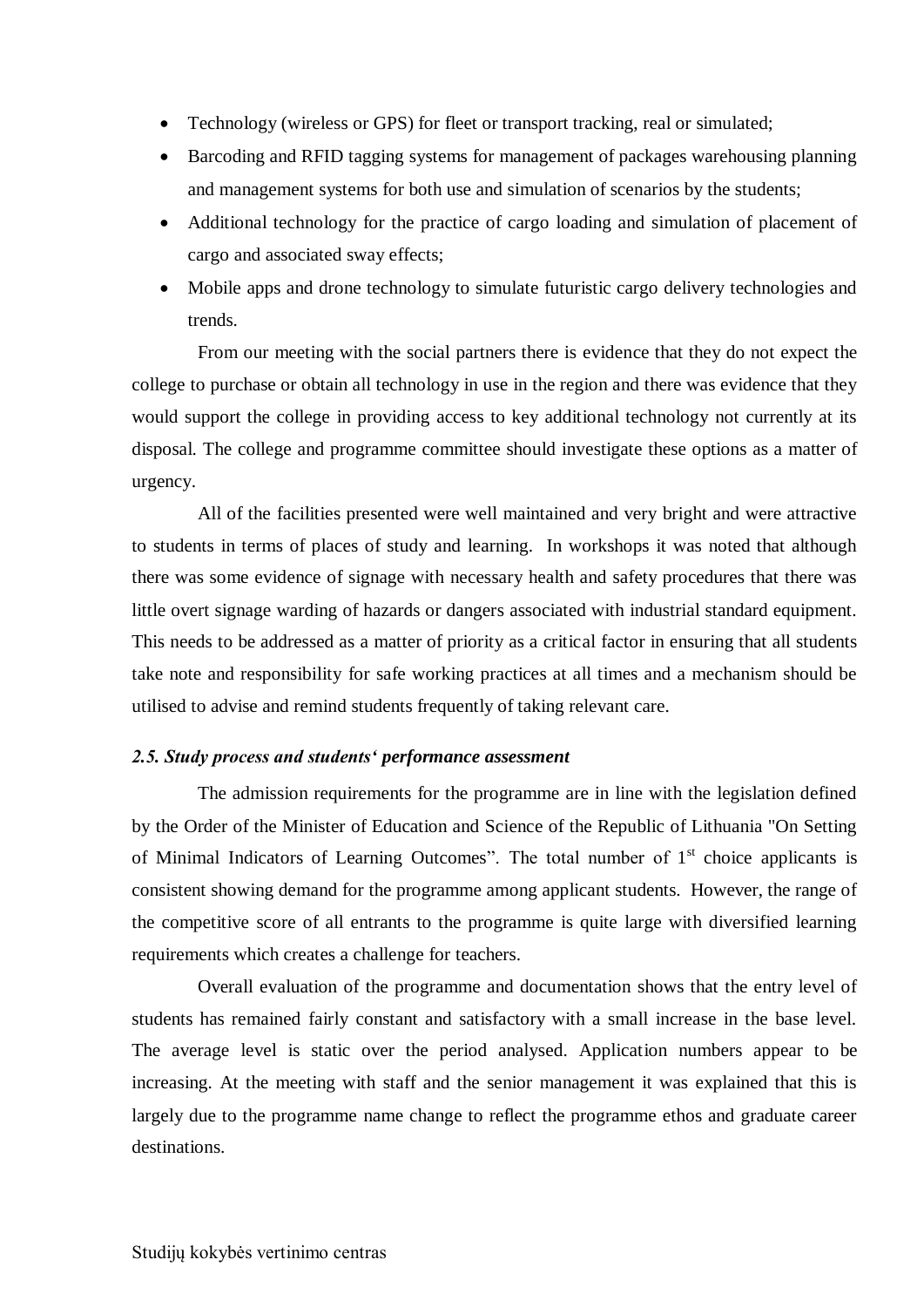The programme duration and timing is ample to support and meet the learning outcomes of modules. The students have a wide variety of free subject choices available and can discuss choices with teachers in advance of choice using a variety of means including the use of social media which is very commendable.

The attrition rate has worsened over the last number of years in full time and in part time mode. There was over 45% wastage for the FT graduating class of 2014 and 40% for the PT graduating class in 2013. In general, in the first year of the programme there is a higher rate of attrition than in the combined subsequent years of the programme and the learning averages of the students is lower in year 1 compared to year 3. To address this issue the college provides additional tuition support to students at the start of Semester 1. This support is targeted based on screening tests conducted by staff with students. The performance of part time students is frequently less than those on full time mode due to other constraints like work commitments however the comparative learning averages are not showing drastically different levels of achievement overall. However, these issues need to be addressed. The programme committee should consider options in the first year of the programme to further reduce the examination load on students and ease the transition to third level education. The analysis of final year project scores indicates normalised performance among students which is appropriate.

There is a number of students participating in applied research activities and also scientific and engineering competitions. This creates a range of higher self-directed learning skills among graduates as well as enhancing their skills and knowledge in problem solving. The number of students who participate in mobility and Erasmus based activities is quite low. The programme committee will have to find ways to encourage an increase in this activity. However, it is worth noting that students who participated in the evaluation process had excellent English language skills which was very positive.

The college is supporting the welfare of its students on this programme by helping to administer government grants and supplementing this with college scholarships to students in need of additional support. This is very commendable and appears to be structured and varied so that there are a range of different grants and supports in place to meet varying requirements.

The assessment regime on the programme is rigorous. There is a clear use of both standard formalised examinations and practical assessment measures. Module descriptors indicate that staff plans the use of formative assessment and feedback through oral questioning, student defence of projects and report work. From the evaluation meetings there is good engagement between the faculty and the local employers in the assessment of students on work placements and on the final theses. This is highly commendable.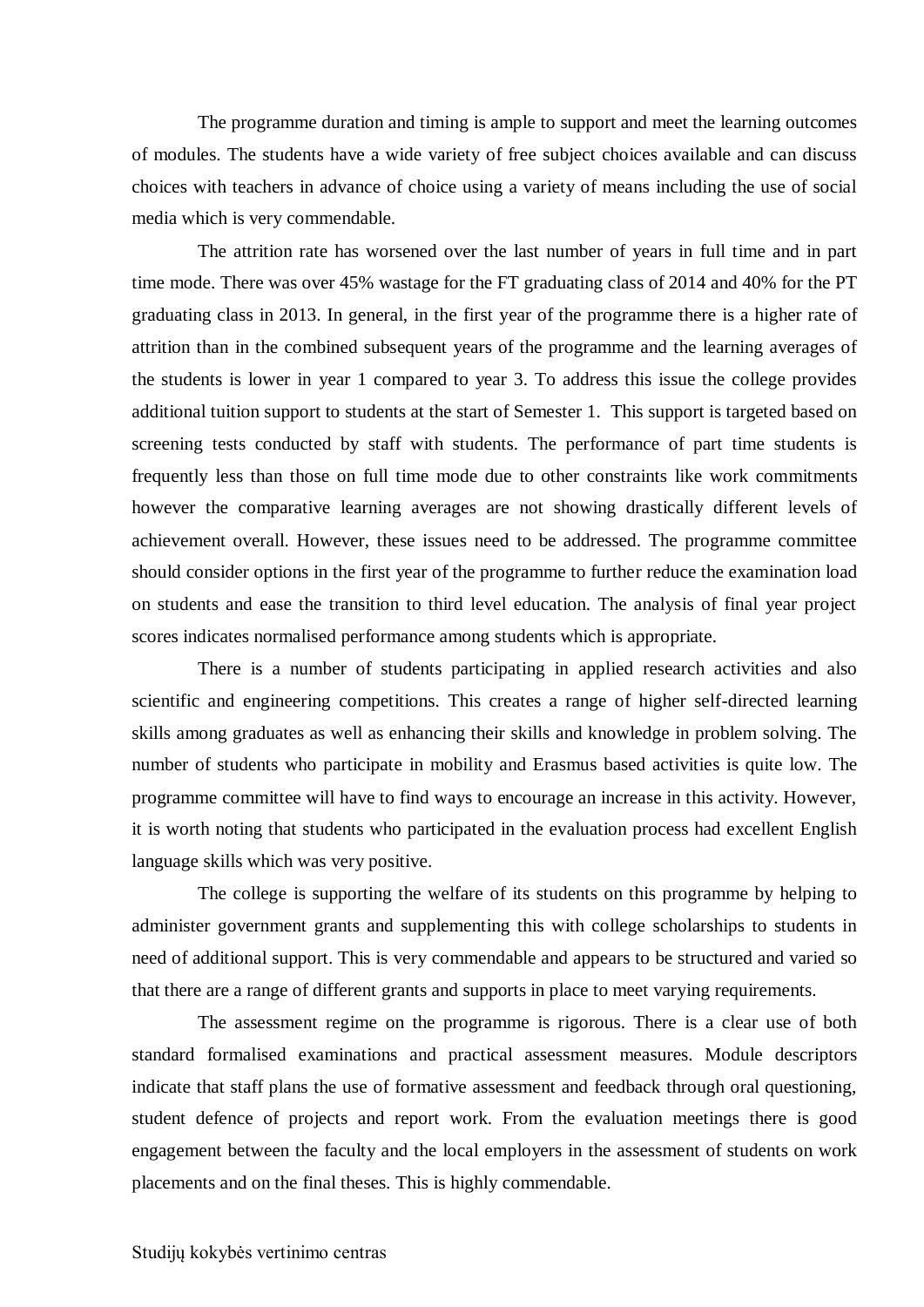The way in which the programme is structured and monitored enables full student participation in normal college life. The timetable is not onerous and there is ample time and support for extra-curricular activities. This is very important to ensure that students have a good balance between study and relaxation as it helps students maintain reasonable stress levels. From a professional development perspective, the college plans student CV workshops and recruitment events with local companies. The college also maintains good contact with previous graduates to monitor the external market and the employment situation.

#### <span id="page-14-0"></span>*2.6. Programme management*

This programme is managed by the Transport Engineering Department under the auspices of the Head of Department. The strategic development of the programme takes direction from the strategic plans of the College. The Faculty and the Department holds regular meetings to allow teacher input on the programme and to monitor student performance and deal with organisational matters. All of these plans were well prepared with clear tasks, responsible persons, deadlines and status of actions recorded providing good evidence of follow through on actions.

Additionally, there is a programme monitoring committee with students and employer representatives who contribute to the direction of the programme and assist in the decision making process. Some changes to the programme for instance have occurred at students' requests such as the provision of additional foreign language choices for students. The college makes all relevant documents for the regulation of the programme available publically and the management of the programme is in line with the requirements of the documented quality management process of the College.

There is evidence from the self-study report that revisions to the programme are undertaken in response to the need of staff, available resources and the programme of study and its assessment. This is commendable and actions to address the concerns that have been identified are appropriate and have had positive impact; this is very important especially in the context of ensuring the requirements of employers are implemented where possible. In addition, in line with standard review intervals the programme is evaluated and adapted as appropriate from time to time. At the evaluation meeting with teachers and students evidence was provided that the process of staff-student engagement is well managed in both formal and informal modes for dealing with aspects of programme delivery/content and regular feedback. The process of work placement is well documented. However, there was no evidence of formal training or information events for employers to advise them of the necessary supporting structures and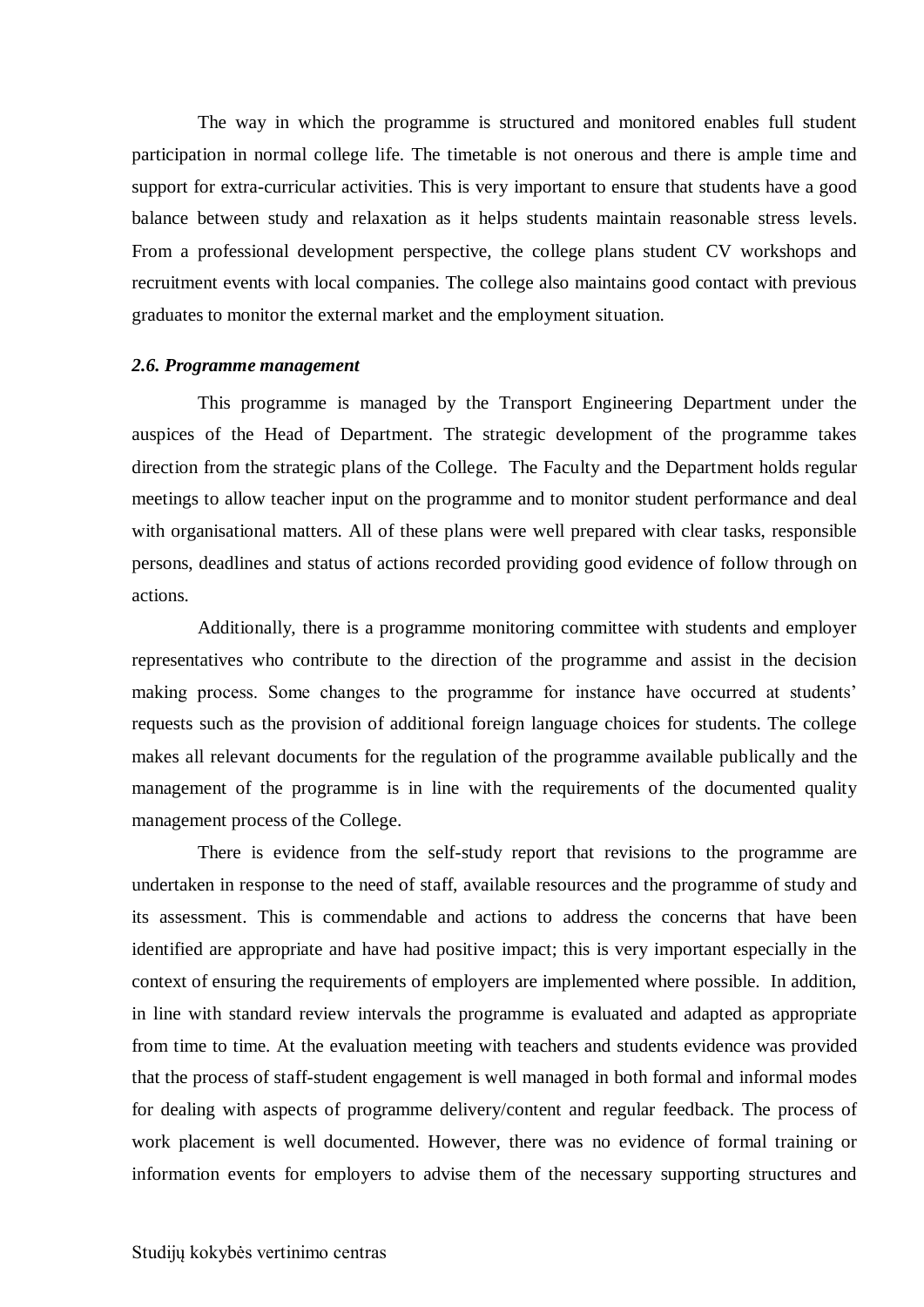assessment requirements for placement. Perhaps this could be addressed annually to enhance this aspect of learning even further.

The college utilises a quality management system based on ISO9001:2008 and the principles of EFQM It appears that while the system is generally functioning well there are aspects of the process which have been inhibited by the lack of appropriate IT system to streamline quality monitoring and management. The college should consider how this needs to be addressed to make the system fully robust. At the evaluation meeting the College quality manual and action plans down to department and programme level were provided. Other evidence was provided during the meeting with the SER group and students of the formal involvement of students in quality process through end of semester questionnaires and programme meetings.

Overall the programme is well managed and it the quality management process is based on continuous improvement and is manifest in the quality department who are independent of academic units which is commendable. Key actions of the quality management process are underpinned by planning, analysis, discussion and problem solving in department and programme levels meetings and committees which is satisfactory.

#### <span id="page-15-0"></span>*2.7. Examples of excellence*

From the evaluation process the following areas of the programme and its management provided good examples of excellence:

- 1. The overall strategic planning and management process with follow through on action planning to departmental/programme level is very well devised, specified and managed by the quality management system and staff.
- 2. The study process and the combination of informal and formal integration of supports for students is excellent. An example of this is the support system for students who have achieved lower competitive scores that the mean or maxima, of their student colleagues.
- 3. The process of staff engagement in personal development in technical and pedagogical areas is well planned and supported by management is there is evidence of full engagement in this process by staff and some staff gave evidence of how they have used their PhD research to the benefit of their teaching and students.
- 4. The participation of students and staff in site visits was highlighted as a key feature of the programme by alumni and this is an excellent mechanism for additional instructional and case study work which can be further exploited.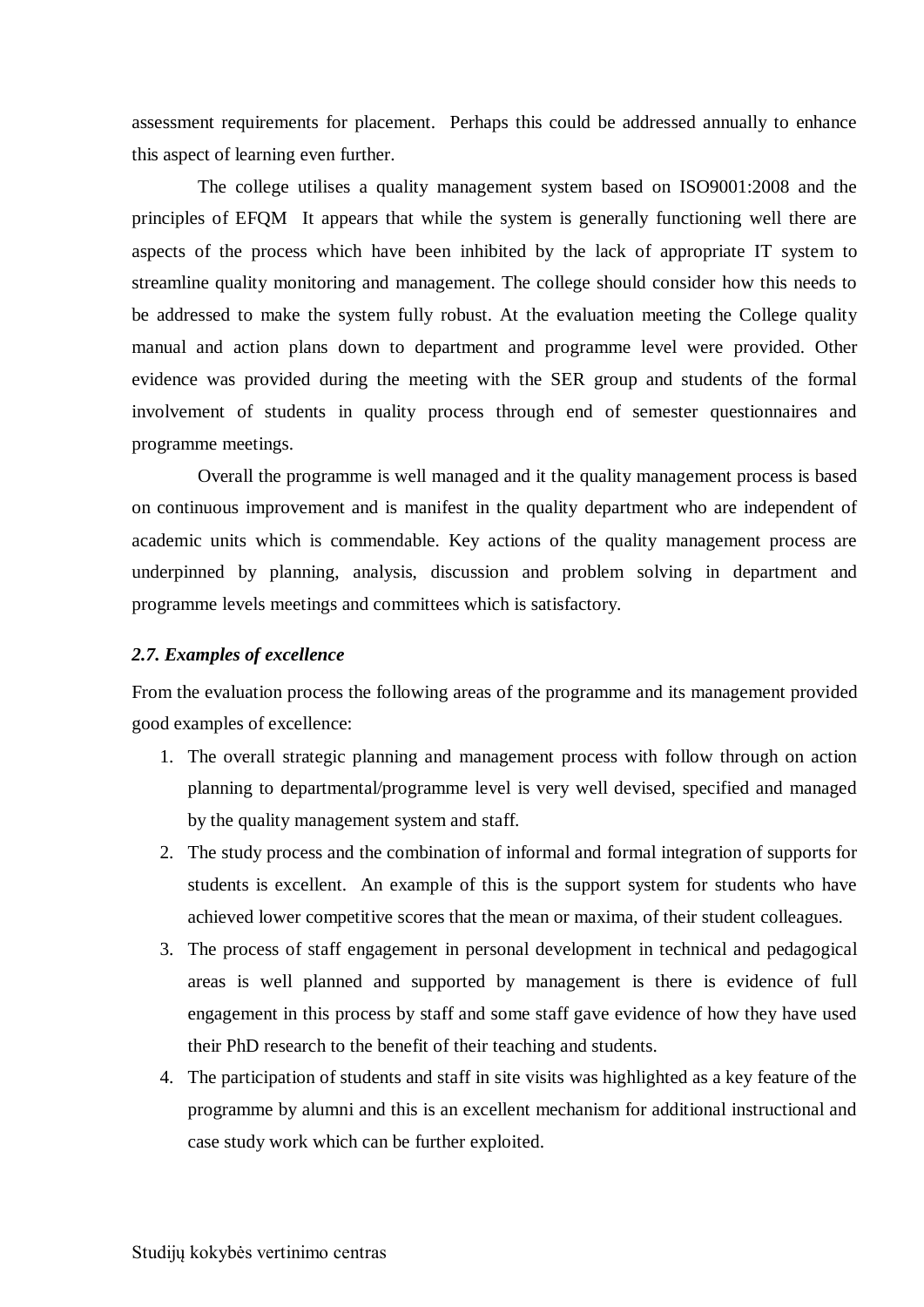#### **III. RECOMMENDATIONS**

- 1. The programme committee should review the programme aim and learning outcomes and present these in a revised way so as to more clearly reflect the themes of the programme.
- 2. The programme should consider exciting new forward looking elements to their modules including:
	- a. Drone delivery;
	- b. Driverless vehicles;
	- c. Mobile track and trace apps, Cloud computing, 'the internet of things' and technologies for business process management and KPI management across collaborating transport companies.
- 3. The programme committee should review how it can introduce some additional content on multi modal transport, quality management, problem formulation and problem solving.
- 4. It is extremely important for the college and programme committee to enhance its existing laboratory facilities for this programme; in particular, those that support student work in logistics/cargo/warehousing modules which require appropriate additional software and technology.
- 5. The college should devise and deliver a short course for training and informing all companies and their employees who are supervising students on placement.
- 6. There is a need to further enhance warning signage in the workshops especially where there is medium to high risk threats posed to student while using equipment or facilities.
- 7. The college needs to review how it can further target resources to dealing with the key drivers of student drop out and attrition.
- 8. The college needs to consider how it can plan and motivate additional staff and student mobility opportunities.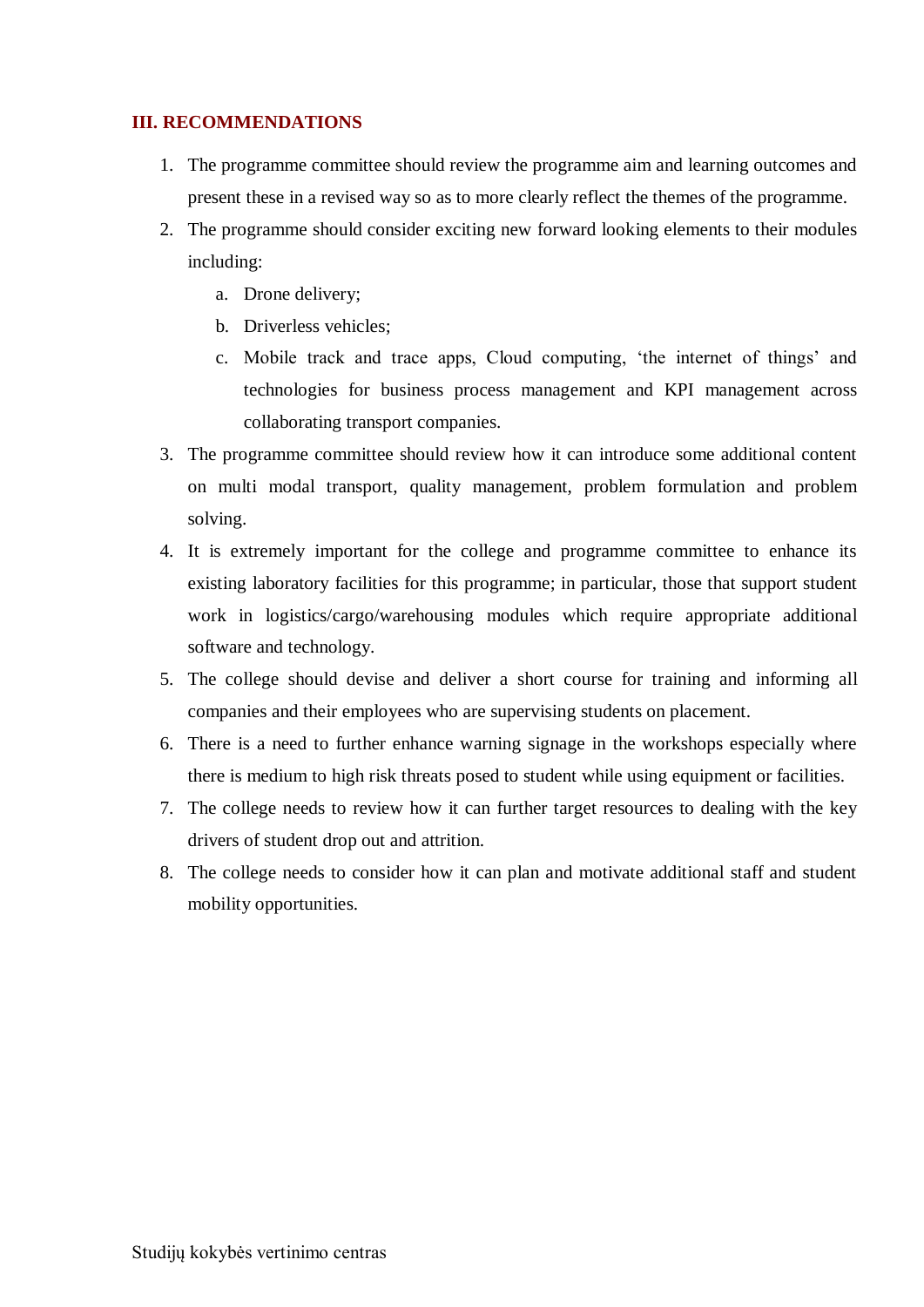#### <span id="page-17-0"></span>**IV. SUMMARY**

The programme is well developed and there is clear emphasis that the graduate attributes based on the programme learning outcome meet the needs of the social partners. Graduates achieve high employment levels which is creditable. The specification of the learning outcomes can be better clarified with more careful wording and alignment with key programme themes. The programme content is overall well balanced and matches the learning outcomes. There is well structured robust and well varied assessment methods in use to assess module outcomes. In particular, the use of 100% assessment of some modules is commendable. There are some emerging technologies that would enhance the programme if introduced in imaginative ways. This could make the content more attractive and make the programme more attractive to prospective students. Much of this technology is enabled by the use of internet wireless networks and vehicle / cargo tracking which will also help develop the student's perspective on the application of enabling technology outside of the traditional logistics business sector.

The staff are highly committed and have high levels of qualifications and commitment to CPD. This is underpinned by the college commitment to strategic planning and staff development. There is a need to further motivate staff and student involvement in Erasmus and international study and teaching activities. Some of the facilities are of a high standard but there is a lack of some facilities for the modules associated directly with logistics, cargo handling, warehousing, package tracking and software and technology for routing and tagging/tracking. This needs to be addressed as soon as possible. There is a need for some additional review of the issues affecting retention to ensure that the resources allocated to support weaker students are well targeted to optimise the results. The attrition rate is very high and given the increase in application numbers there is an opportunity for the college and the programme committee to fine tune initiatives to deal with this problem with precise allocation of resources.

The overall strategic and routine management of the college and the programme by default is excellent and there is ongoing adjustment through continuous improvement which is also commendable. The staff-student engagement and engagement with local social partners is a key element in the success of the programme and should be recognised, fostered and supported as one of the outstanding features of the programme.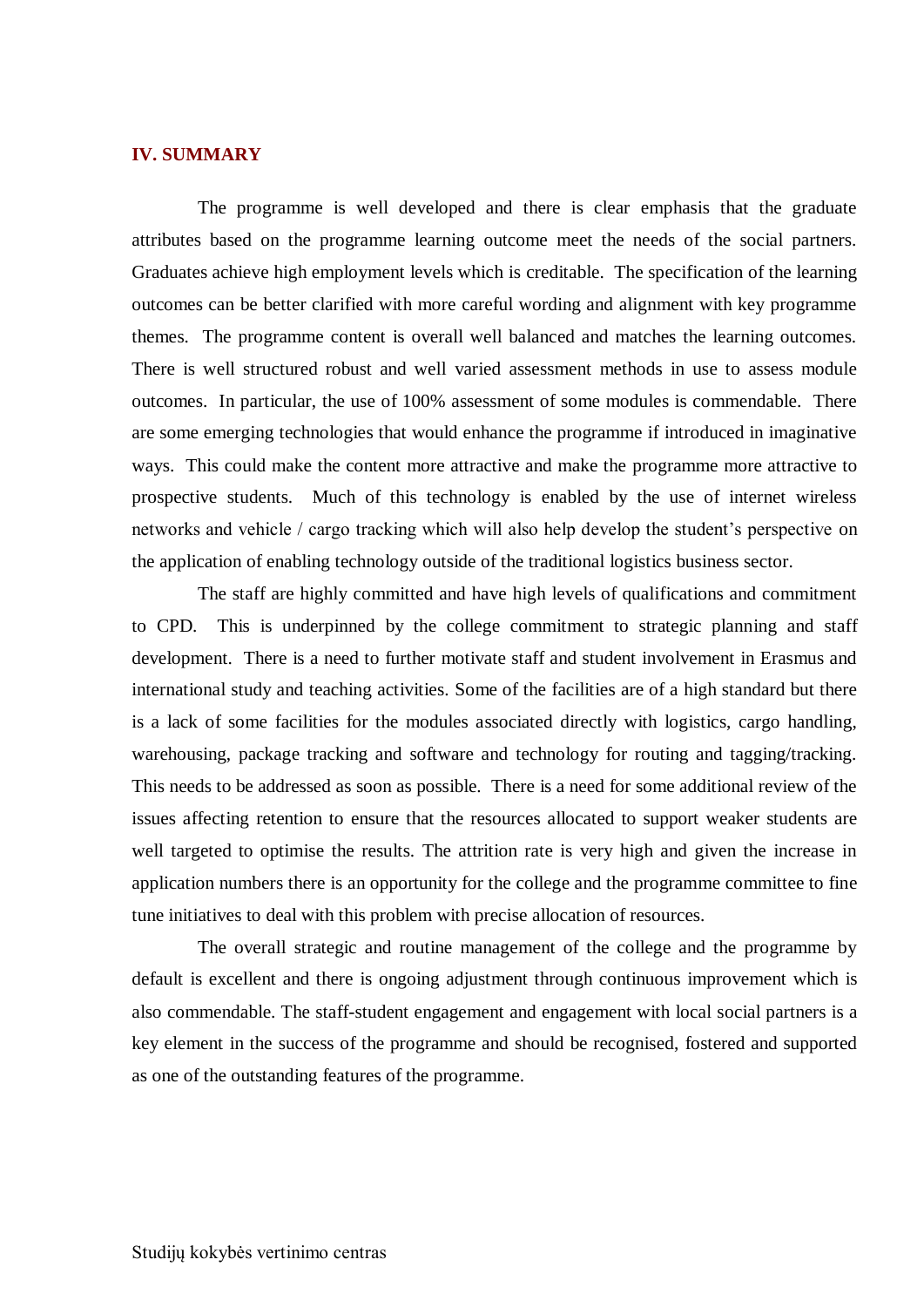### <span id="page-18-0"></span>**V. GENERAL ASSESSMENT**

The study programme Transport Logistics Technologies (state code – 653E20001) at Šiauliai State College is given **positive** evaluation.

| No. | <b>Evaluation Area</b>                             | <b>Evaluation of</b><br>an area in<br>points* |
|-----|----------------------------------------------------|-----------------------------------------------|
| 1.  | Programme aims and learning outcomes               |                                               |
| 2.  | Curriculum design                                  |                                               |
| 3.  | Teaching staff                                     |                                               |
| 4.  | Facilities and learning resources                  |                                               |
| 5.  | Study process and students' performance assessment | 3                                             |
| 6.  | Programme management                               |                                               |
|     | <b>Total:</b>                                      | 19                                            |

*Study programme assessment in points by evaluation areas*.

\*1 (unsatisfactory) - there are essential shortcomings that must be eliminated;

2 (satisfactory) - meets the established minimum requirements, needs improvement;

3 (good) - the field develops systematically, has distinctive features;

4 (very good) - the field is exceptionally good.

| Grupės vadovas:<br>Team leader: | <b>Clive Neal Sturgess</b> |
|---------------------------------|----------------------------|
| Grupės nariai:<br>Team members: | Marianna Jacyna            |
|                                 | Juri Lavrentjev            |
|                                 | Gintaras Vilda             |
|                                 | Ger Reilly                 |

Monika Simaškaitė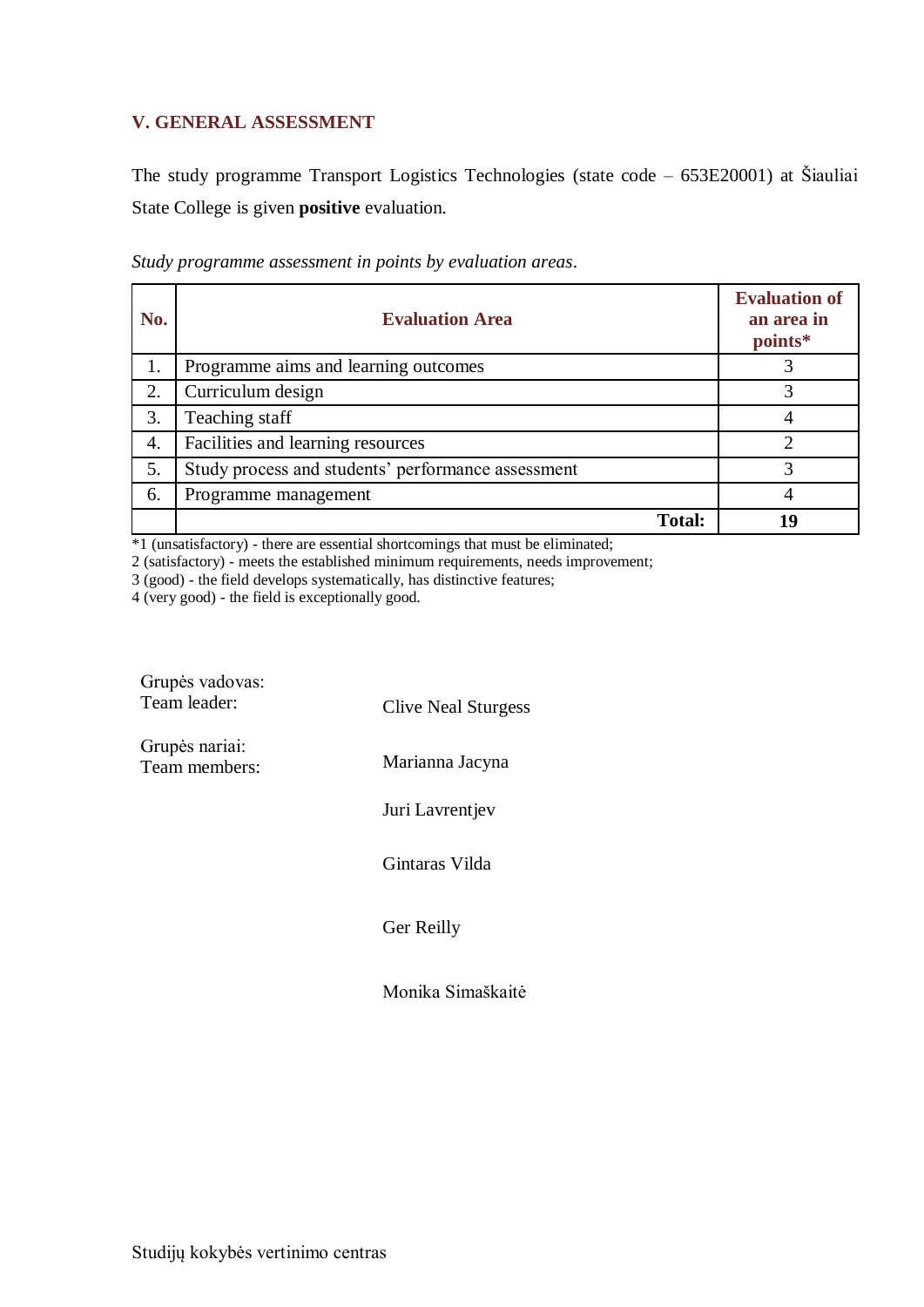<...>

### **VI. APIBENDRINAMASIS ĮVERTINIMAS**

Šiaulių valstybinės kolegijos studijų programa *Transporto logistikos technologijos* (valstybinis kodas – 653E20001) vertinama **teigiamai**.

| Eil.<br>Nr. | <b>Vertinimo sritis</b>                          | <b>Srities</b><br>jvertinimas,<br>balais* |
|-------------|--------------------------------------------------|-------------------------------------------|
| 1.          | Programos tikslai ir numatomi studijų rezultatai | 3                                         |
| 2.          | Programos sandara                                | 3                                         |
| 3.          | Personalas                                       |                                           |
| 4.          | Materialieji ištekliai                           | $\mathcal{D}_{\mathcal{L}}$               |
| 5.          | Studijų eiga ir jos vertinimas                   | 3                                         |
| 6.          | Programos vadyba                                 |                                           |
|             | Iš viso:                                         | 19                                        |

\* 1 - Nepatenkinamai (yra esminių trūkumų, kuriuos būtina pašalinti)

2 - Patenkinamai (tenkina minimalius reikalavimus, reikia tobulinti)

3 - Gerai (sistemiškai plėtojama sritis, turi savitų bruožų)

4 - Labai gerai (sritis yra išskirtinė)

<...>

#### **IV. SANTRAUKA**

Programa parengta gerai; aiškiai pabrėžiama, kad absolventų parengimas, grindžiamas programos studijų rezultatais, atitinka socialinių partnerių poreikius. Absolventų įsidarbinimo lygis aukštas, tai pagirtina. Studijų rezultatų formuluotės gali būti tinkamesnės, aiškesnės ir atitikti pagrindines studijų programos temas. Programos turinys subalansuotas gerai ir atitinka numatytus studijų rezultatus. Dalykų rezultatams įvertinti taikomi vertinimo metodai gerai struktūrizuoti, veiksmingi ir pakankamai įvairūs. Ypatingai vertinamas kai kurių modulių / dalykų 100 proc. įvertinimas. Yra keletas naujų technologijų, kurios sustiprintų programą, jei į ją būtų vaizdingai įtrauktos. Turinys būtų įdomesnis, o pati studijų programa taptų patrauklesnė potencialiems studentams. Daugumą šių technologijų galima naudoti belaidžio interneto tinklais, taip pat taikyti transporto priemonių ir (arba) krovinių sekimą, kas padėtų plėtoti studentų požiūrį į daug galimybių suteikiančias technologijas, prieinamas už tradicinės logistikos verslo sektoriaus ribų.

Dėstytojai yra labai atsakingi, turi aukšto lygio kvalifikaciją ir ją nuolat kelia. Tai paremta kolegijos įsipareigojimu dėl strateginio planavimo ir personalo profesinio tobulėjimo. Būtina toliau motyvuoti dėstytojus ir studentus dalyvauti *Erasmus* programoje, tarptautinių studijų ir dėstymo veikloje. Kai kurie materialieji ištekliai atitinka aukštus standartus, tačiau trūksta materialiųjų išteklių kai kuriems dalykams, tiesiogiai susijusiems su logistika, krovinių valdymu, sandėliavimu, siuntų sekimu, programine įranga ir maršruto sudarymo, žymėjimo ir (arba) sekimo technologijomis. Šiuos klausimus reikia kuo greičiau spręsti. Papildomai reikia peržiūrėti klausimus, kurie turi įtakos studentų išsaugojimui mokymo įstaigoje, siekiant užtikrinti, kad silpnesniems studentams remti skiriami ištekliai būtų naudojami tinkamai, taip gerinant studijų rezultatus. Studentų skaičius sparčiai mažėja, bet atsižvelgdami į padidėjusį